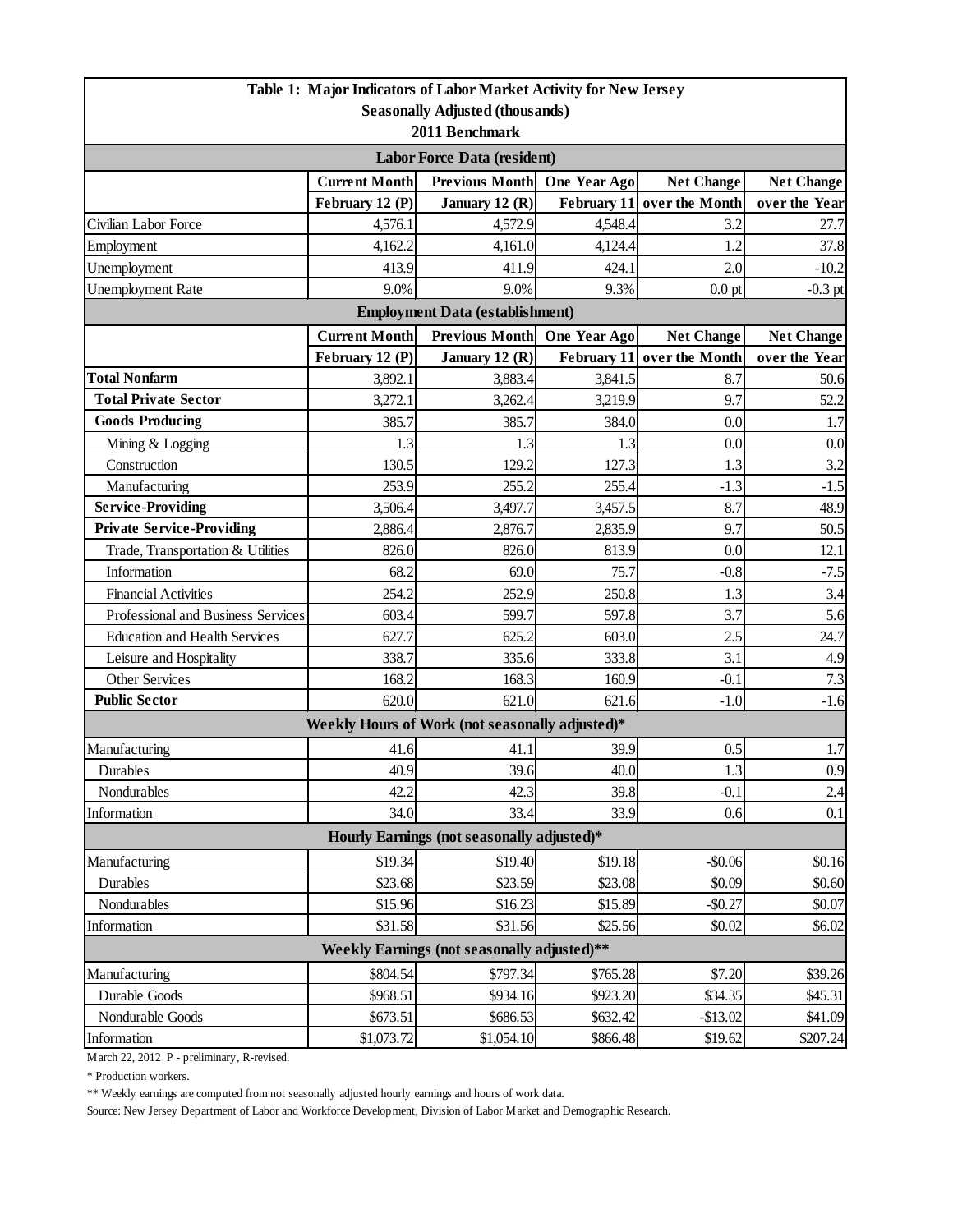| Table 2: New Jersey Civilian Labor Force Trends (thousands)<br>2011 Benchmark |                                                                                    |                                |                    |                   |                            |                     |  |  |
|-------------------------------------------------------------------------------|------------------------------------------------------------------------------------|--------------------------------|--------------------|-------------------|----------------------------|---------------------|--|--|
|                                                                               |                                                                                    | <b>Not Seasonally Adjusted</b> |                    |                   | <b>Seasonally Adjusted</b> |                     |  |  |
|                                                                               | Feb. 12 (P)                                                                        | Jan. 12 (R)                    | <b>Feb. 11</b>     | Feb. 12 (P)       | Jan. 12 (R)                | <b>Feb. 11</b>      |  |  |
| Civilian Labor Force                                                          | 4,568.1                                                                            | 4,528.0                        | 4,530.1            | 4,576.1           | 4,572.9                    | 4,548.4             |  |  |
| Resident Employment                                                           | 4,124.4                                                                            | 4,095.2                        | 4,082.0            | 4,162.2           | 4,161.0                    | 4,124.4             |  |  |
| Unemployment                                                                  | 443.7                                                                              | 432.7                          | 448.1              | 413.9             | 411.9                      | 424.1               |  |  |
| Unemployment Rate                                                             | 9.7%                                                                               | 9.6%                           | 9.9%               | 9.0%              | 9.0%                       | 9.3%                |  |  |
| Labor Force Participation Rate                                                | 65.8%                                                                              | 65.3%                          | 65.7%              | 65.9%             | 65.9%                      | 65.9%               |  |  |
| Employment/Population Ratio                                                   | 59.4%                                                                              | 59.0%                          | 59.2%              | 60.0%             | 60.0%                      | 59.8%               |  |  |
|                                                                               | New Jersey Civilian Labor Force Annual Averages 1990 - 2011 (thousands)            |                                |                    |                   |                            |                     |  |  |
|                                                                               |                                                                                    |                                |                    |                   | <b>Unemployment</b>        | <b>Unemployment</b> |  |  |
| Year                                                                          | <b>Labor Force</b>                                                                 |                                |                    | <b>Employment</b> | <b>Volume</b>              | Rate $(\%$ )        |  |  |
| 1990                                                                          | 4,072.5                                                                            |                                |                    |                   | 207.5                      | 5.1                 |  |  |
| 1991                                                                          | 4,050.4                                                                            |                                | 3,865.0<br>3,776.6 |                   | 273.7                      | 6.8                 |  |  |
| 1992                                                                          | 4,051.9                                                                            |                                | 3,709.5            |                   | 342.4                      | 8.5                 |  |  |
| 1993                                                                          | 4,034.6                                                                            |                                |                    |                   | 307.3                      | 7.6                 |  |  |
| 1994                                                                          |                                                                                    |                                | 3,727.3<br>3,790.0 |                   | 277.5                      | 6.8                 |  |  |
|                                                                               | 4,067.5                                                                            |                                |                    |                   |                            |                     |  |  |
| 1995                                                                          | 4,111.8                                                                            |                                |                    | 3,846.3           | 265.5                      | 6.5                 |  |  |
| 1996                                                                          | 4,184.1                                                                            |                                |                    | 3,925.8           | 258.3                      | 6.2                 |  |  |
| 1997                                                                          | 4,257.4                                                                            |                                |                    | 4,031.0           | 226.4                      | 5.3                 |  |  |
| 1998                                                                          | 4,242.4                                                                            |                                |                    | 4,047.1           | 195.3                      | 4.6                 |  |  |
| 1999                                                                          | 4,284.6                                                                            |                                |                    | 4,092.7           | 191.8                      | 4.5                 |  |  |
| 2000                                                                          | 4,287.8                                                                            |                                |                    | 4,130.3           | 157.5                      | 3.7                 |  |  |
| 2001                                                                          | 4,302.3                                                                            |                                |                    | 4,117.5           | 184.8                      | 4.3                 |  |  |
| 2002                                                                          | 4,370.8                                                                            |                                |                    | 4,117.3           | 253.5<br>255.5             | 5.8                 |  |  |
| 2003                                                                          | 4,363.9                                                                            |                                |                    | 4,108.4           |                            | 5.9                 |  |  |
| 2004                                                                          | 4,358.9                                                                            |                                |                    | 4,144.2           | 214.7                      | 4.9                 |  |  |
| 2005                                                                          | 4,404.5                                                                            |                                | 4,207.7            |                   | 196.7                      | 4.5                 |  |  |
| 2006                                                                          | 4,465.1                                                                            |                                | 4,257.9            |                   | 207.2                      | 4.6                 |  |  |
| 2007                                                                          | 4,456.3                                                                            |                                | 4,264.6            |                   | 191.7                      | 4.3                 |  |  |
| 2008                                                                          | 4,509.1                                                                            |                                | 4,262.3            |                   | 246.8                      | 5.5                 |  |  |
| 2009                                                                          | 4,546.4                                                                            |                                | 4,138.4            |                   | 408.1                      | 9.0                 |  |  |
| 2010                                                                          | 4,554.1                                                                            |                                |                    | 4,116.6           |                            | 9.6                 |  |  |
| 2011                                                                          | 4,556.2                                                                            |                                | 4,131.8            |                   | 424.4                      | 9.3                 |  |  |
|                                                                               | Seasonally Adjusted Civilian Labor Force Data for New Jersey (thousands) 2011-2012 |                                |                    |                   |                            |                     |  |  |
| <b>Date</b>                                                                   | <b>Labor Force</b>                                                                 |                                | <b>Employment</b>  |                   | <b>Unemployment</b>        | <b>Unemployment</b> |  |  |
| Jan 2011                                                                      | 4,546.2                                                                            |                                |                    | 4,119.7           |                            | 9.4                 |  |  |
| Feb                                                                           | 4,548.4                                                                            |                                | 4,124.4            |                   | 424.1                      | 9.3                 |  |  |
| Mar                                                                           | 4,549.3                                                                            |                                | 4,126.9            |                   | 422.4                      | 9.3                 |  |  |
| Apr                                                                           | 4,548.0                                                                            |                                | 4,125.7            |                   | 422.3                      | 9.3                 |  |  |
| May                                                                           | 4,546.0                                                                            |                                | 4,121.7            |                   | 424.3                      | 9.3                 |  |  |
| $_{\rm Jun}$                                                                  | 4,545.6                                                                            |                                | 4,118.3            |                   | 427.4                      | 9.4                 |  |  |
| $_{\rm{Jul}}$                                                                 | 4,548.4                                                                            |                                | 4,118.9            |                   | 429.5                      | 9.4                 |  |  |
| Aug                                                                           | 4,554.5                                                                            |                                | 4,124.9            |                   | 429.5                      | 9.4                 |  |  |
| Sep                                                                           | 4,562.1                                                                            |                                | 4,134.8            |                   | 427.3                      | 9.4                 |  |  |
| Oct                                                                           | 4,569.4                                                                            |                                | 4,145.6            |                   | 423.9                      | 9.3                 |  |  |
| $\operatorname{Nov}$                                                          | 4,575.2                                                                            |                                | 4,155.1            |                   | 420.1                      | 9.2                 |  |  |
| Dec                                                                           | 4,580.3                                                                            |                                | 4,164.1            |                   | 416.2                      | 9.1                 |  |  |
|                                                                               |                                                                                    |                                |                    |                   |                            |                     |  |  |
| Jan 2012 (R)                                                                  |                                                                                    | 4,572.9                        |                    | 4,161.0           | 411.9                      | 9.0                 |  |  |
| Feb(P)                                                                        | 4,576.1                                                                            |                                | 4,162.2            |                   | 413.9                      | 9.0                 |  |  |
| Mar                                                                           |                                                                                    |                                |                    |                   |                            |                     |  |  |
| Apr                                                                           |                                                                                    |                                |                    |                   |                            |                     |  |  |
| May                                                                           |                                                                                    |                                |                    |                   |                            |                     |  |  |
| Jun                                                                           |                                                                                    |                                |                    |                   |                            |                     |  |  |
| Jul                                                                           |                                                                                    |                                |                    |                   |                            |                     |  |  |
| Aug                                                                           |                                                                                    |                                |                    |                   |                            |                     |  |  |
| Sep                                                                           |                                                                                    |                                |                    |                   |                            |                     |  |  |
| Oct                                                                           |                                                                                    |                                |                    |                   |                            |                     |  |  |
| $\operatorname{Nov}$                                                          |                                                                                    |                                |                    |                   |                            |                     |  |  |
| Dec                                                                           |                                                                                    |                                |                    |                   |                            |                     |  |  |

Source: New Jersey Department of Labor and Workforce Development, Division of Labor Market & Demographic Research. March 22, 2012. P - preliminary, R - revised.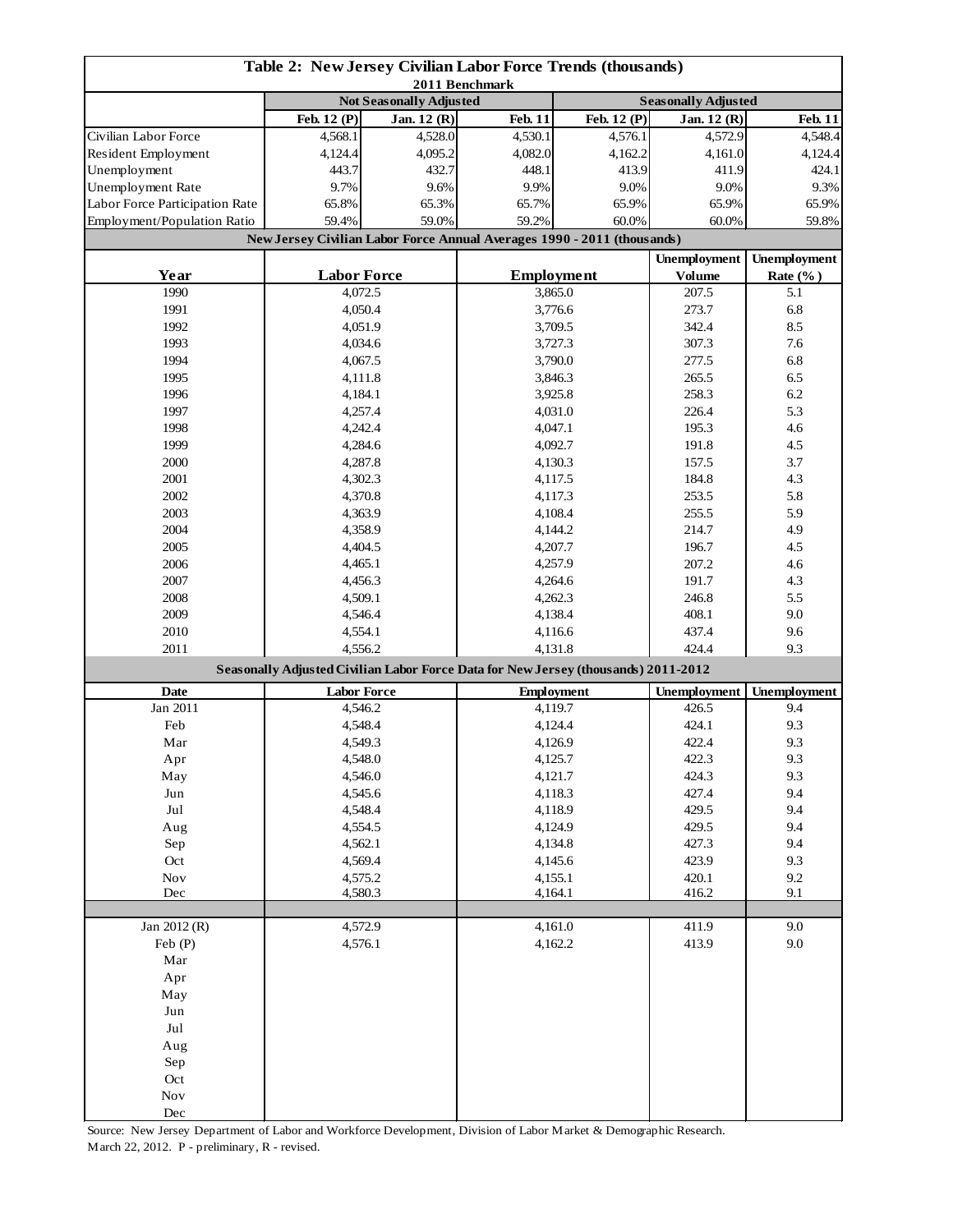| Table 3: New Jersey Nonfarm Employment by Industry for February 2012 |                      |                       |                     |                   |  |  |
|----------------------------------------------------------------------|----------------------|-----------------------|---------------------|-------------------|--|--|
| Not Seasonally Adjusted (thousands) 2011 Benchmark                   |                      |                       |                     |                   |  |  |
|                                                                      | <b>Current Month</b> | <b>Previous Month</b> | <b>One Year Ago</b> | <b>Net Change</b> |  |  |
| <b>Industry</b>                                                      | Feb. 12 (P)          | Jan. $12(R)$          | <b>Feb. 11</b>      | over the Year     |  |  |
| <b>Total Nonfarm</b>                                                 | 3,818.1              | 3,807.3               | 3,763.8             | 54.3              |  |  |
| <b>Total Private Sector</b>                                          | 3,187.6              | 3,187.1               | 3,135.0             | 52.6              |  |  |
| Goods Producing                                                      | 367.0                | 370.8                 | 366.7               | 0.3               |  |  |
| Mining & Logging                                                     | 1.2                  | 1.2                   | 1.2                 | 0.0               |  |  |
| <b>Construction</b>                                                  | 115.3                | 117.3                 | 112.4               | 2.9               |  |  |
| <b>Manufacturing</b>                                                 | 250.5                | 252.3                 | 253.1               | $-2.6$            |  |  |
| Durable Goods                                                        | 112.3                | 113.7                 | 113.8               | $-1.5$            |  |  |
| <b>Fabricated Metal Products</b>                                     | 22.6                 | 22.6                  | 22.2                | 0.4               |  |  |
| <b>Machinery Manufacturing</b>                                       | 14.1                 | 14.2                  | 14.3                | $-0.2$            |  |  |
| Computer and Electronic Products                                     | 26.2                 | 26.4                  | 26.5                | $-0.3$            |  |  |
| Miscellaneous Manufacturing                                          | 18.1                 | 18.2                  | 19.1                | $-1.0$            |  |  |
| Nondurable Goods                                                     | 138.2                | 138.6                 | 139.3               | $-1.1$            |  |  |
| Food Manufacturing                                                   | 29.5                 | 29.7                  | 29.7                | $-0.2$            |  |  |
| Paper Manufacturing                                                  | 10.5                 | 10.6                  | 11.2                | $-0.7$            |  |  |
| Printing and Related Support                                         | 16.3                 | 16.4                  | 16.8                | $-0.5$            |  |  |
| <b>Chemical Manufacturing</b>                                        | 51.9                 | 51.9                  | 53.9                | $-2.0$            |  |  |
| Pharmaceutical and Medicine                                          | 29.2                 | 29.3                  | 30.9                | $-1.7$            |  |  |
| Service-Providing                                                    | 3,451.1              | 3,436.5               | 3,397.1             | 54.0              |  |  |
| Private Service-Providing                                            | 2,820.6              | 2,816.3               | 2,768.3             | 52.3              |  |  |
| <b>Trade, Transportation, and Utilities</b>                          | 810.0                | 818.4                 | 797.8               | 12.2              |  |  |
| Wholesale Trade*                                                     | 208.5                | 207.9                 | 207.2               | 1.3               |  |  |
| Retail Trade*                                                        | 435.5                | 445.0                 | 427.7               | 7.8               |  |  |
| Building Material & Garden Equip. and Supplies Dealers               | 29.0                 | 29.0                  | 27.8                | 1.2               |  |  |
| Food and Beverage Stores                                             | 102.0                | 102.3                 | 104.1               | $-2.1$            |  |  |
| Health and Personal Care Stores                                      | 34.1                 | 34.3                  | 34.5                | $-0.4$            |  |  |
| Clothing and Clothing Accessories Stores                             | 50.7                 | 54.1                  | 51.1                | $-0.4$            |  |  |
| Sporting Goods, Hobby, Book and Music Stores                         | 16.0                 | 16.7                  | 16.5                | $-0.5$            |  |  |
| <b>General Merchandise Stores</b>                                    | 72.8                 | 76.7                  | 71.1                | 1.7               |  |  |
| Transportation, Warehousing and Utilities                            | 166.0                | 165.5                 | 162.9               | 3.1               |  |  |
| Utilities*                                                           | 13.6                 | 13.6                  | 13.6                | 0.0               |  |  |
| Transportation & Warehousing*                                        | 152.4                | 151.9                 | 149.3               | 3.1               |  |  |
| <b>Information</b>                                                   | 67.6                 | 68.8                  | 75.3                | $-7.7$            |  |  |
| Publishing Industries (except Internet)                              | 20.1                 | 20.3                  | 21.4                | $-1.3$            |  |  |
| Telecommunications                                                   | 30.6                 | 30.8                  |                     | $-0.7$            |  |  |
| Internet Service Providers, Web Portals, Data Processing Srvs.       | 8.1                  | 8.1                   | 31.3<br>8.0         | 0.1               |  |  |
| <b>Financial Activities</b>                                          | 252.3                |                       |                     | 4.2               |  |  |
| Finance and Insurance*                                               |                      | 251.3                 | 248.1               | $-0.9$            |  |  |
|                                                                      | 196.5                | 195.6                 | 197.4               |                   |  |  |
| Securities, Commodity Contracts and Other Fin. Investments           | 46.4                 | 46.1                  | 47.0                | $-0.6$            |  |  |
| Insurance Carriers and Related Activities                            | 79.7                 | 79.4                  | $81.0\,$            | $-1.3$            |  |  |
| Real Estate and Rental/Leasing*                                      | 55.8                 | 55.7                  | 50.7                | 5.1               |  |  |
| <b>Professional and Business Services</b>                            | 586.0                | 579.5                 | 580.8               | 5.2               |  |  |
| Professional, Scientific and Technical Services*                     | 283.5                | 278.1                 | 275.0               | 8.5               |  |  |
| Management of Companies and Enterprises*                             | 74.2                 | 74.1                  | 77.0                | $-2.8$            |  |  |
| Administrative Support & Waste Management/Remediation*               | 228.3                | 227.3                 | 228.8               | $-0.5$            |  |  |
| <b>Education, Health and Social Assistance Services</b>              | 627.2                | 622.0                 | 603.1               | 24.1              |  |  |
| <b>Educational Services*</b>                                         | 98.2                 | 95.1                  | 92.5                | 5.7               |  |  |
| Health Care and Social Assistance*                                   | 529.0                | 526.9                 | 510.6               | 18.4              |  |  |
| Hospitals                                                            | 160.4                | 160.1                 | 155.0               | 5.4               |  |  |
| Nursing and Residential Care Facilities                              | 89.6                 | 89.5                  | 88.8                | 0.8               |  |  |
| Social Assistance                                                    | 76.8                 | 76.8                  | 74.3                | 2.5               |  |  |
| <b>Leisure and Hospitality</b>                                       | 312.5                | 311.0                 | 305.2               | 7.3               |  |  |
| Arts, Entertainment and Recreation*                                  | 42.7                 | 41.4                  | 41.5                | 1.2               |  |  |
| Accommodation and Food Services*                                     | 269.8                | 269.6                 | 263.7               | 6.1               |  |  |
| Food Services and Drinking Places                                    | 217.9                | 217.4                 | 210.5               | 7.4               |  |  |
| <b>Other Services</b>                                                | 165.0                | 165.3                 | 158.0               | 7.0               |  |  |
| Repair and Maintenance                                               | 34.6                 | 34.0                  | 32.0                | 2.6               |  |  |
| Personal and Laundry Services                                        | 52.4                 | 51.9                  | 49.1                | 3.3               |  |  |
| Religious, Grantmaking, Civic, Professional and Similar Org.         | 78.0                 | 79.4                  | 76.9                | 1.1               |  |  |
| Government                                                           | 630.5                | 620.2                 | 628.8               | $1.7\,$           |  |  |

March 22, 2012 P - preliminary, R-revised.

Shaded rows denote supersector series, \* denote sector series.

Source: New Jersey Department of Labor and Workforce Development, Division of Labor Market and Demographic Research.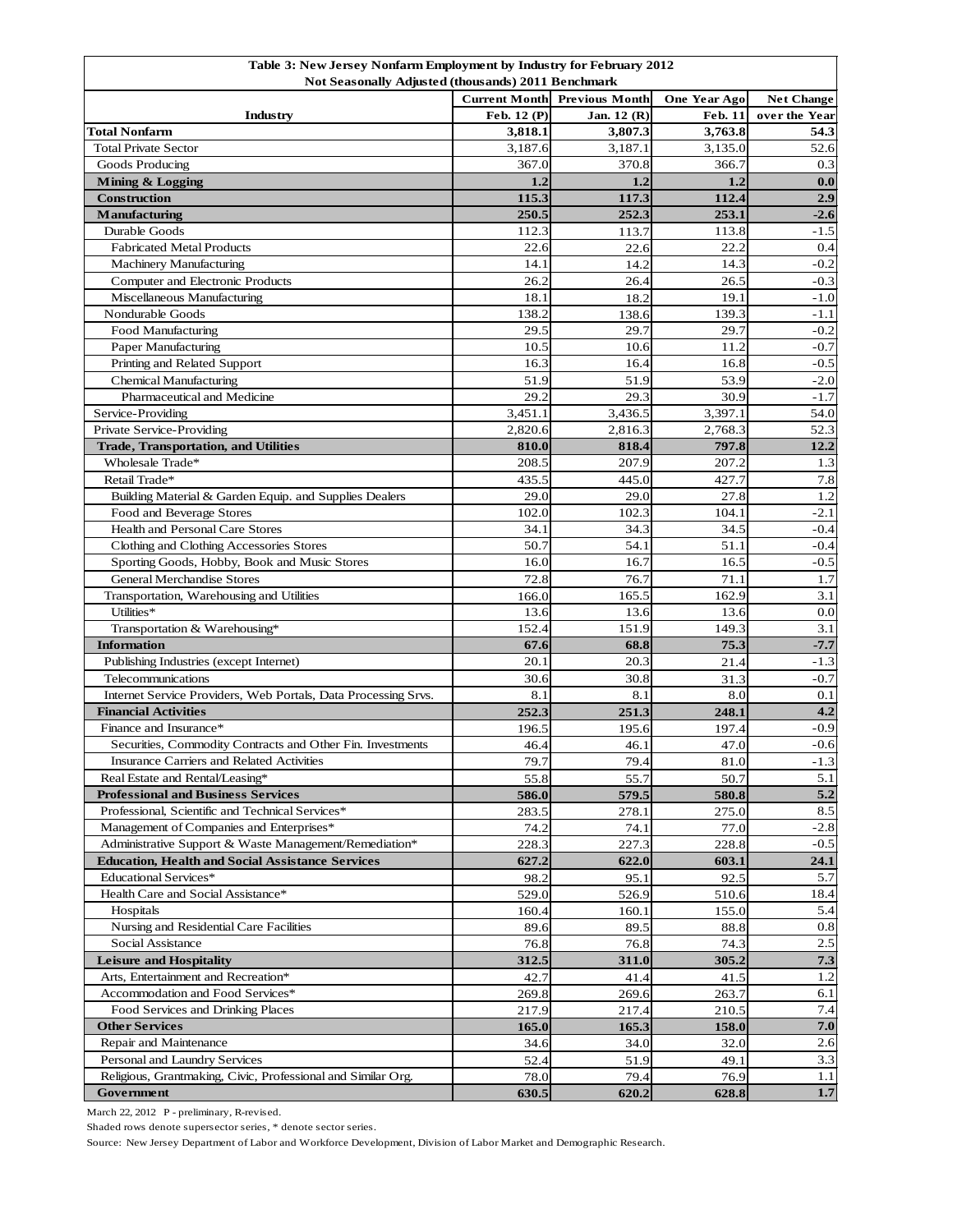| Table 4: New Jersey Nonfarm Employment (in thousands) 2011 Benchmark |              |              |                                         |              |           |       |  |
|----------------------------------------------------------------------|--------------|--------------|-----------------------------------------|--------------|-----------|-------|--|
| <b>Annual Averages</b><br><b>Private Sector</b>                      |              |              |                                         |              |           |       |  |
|                                                                      | <b>Total</b> |              | <b>Public</b>                           |              |           |       |  |
|                                                                      |              |              |                                         |              | Service-  |       |  |
| Year                                                                 |              | <b>Total</b> | <b>Manufacturing</b>                    | Construction | Providing |       |  |
| 1990                                                                 | 3,635.1      | 3,058.4      | 529.5                                   | 147.7        | 2,378.1   | 576.7 |  |
| 1991                                                                 | 3,498.7      | 2,927.1      | 498.3                                   | 122.6        | 2,303.7   | 571.6 |  |
| 1992                                                                 | 3,457.9      | 2,886.0      | 474.1                                   | 112.1        | 2,297.6   | 571.9 |  |
| 1993                                                                 | 3,493.0      | 2,922.3      | 462.9                                   | 116.3        | 2,340.8   | 570.7 |  |
| 1994                                                                 | 3,552.8      | 2,979.4      | 456.0                                   | 121.7        | 2,399.4   | 573.4 |  |
| 1995                                                                 | 3,600.6      | 3,027.2      | 448.6                                   | 123.3        | 2,453.0   | 573.4 |  |
| 1996                                                                 | 3,638.9      | 3,068.3      | 437.4                                   | 125.0        | 2,503.8   | 570.6 |  |
| 1997                                                                 | 3,724.5      | 3,154.3      | 435.4                                   | 131.8        | 2,584.9   | 570.3 |  |
| 1998                                                                 | 3,801.3      | 3,229.6      | 429.4                                   | 136.1        | 2,661.8   | 571.7 |  |
| 1999                                                                 | 3,901.1      | 3,323.5      | 422.5                                   | 143.6        | 2,755.3   | 577.6 |  |
| 2000                                                                 | 3,994.5      | 3,405.7      | 421.6                                   | 149.6        | 2,832.6   | 588.9 |  |
| 2001                                                                 | 3,997.2      | 3,394.6      | 401.2                                   | 158.8        | 2,832.8   | 602.6 |  |
| 2002                                                                 | 3,983.9      | 3,370.4      | 367.5                                   | 162.6        | 2,838.8   | 613.5 |  |
| 2003                                                                 | 3,978.8      | 3,356.9      | 350.4                                   | 160.5        | 2,844.5   | 621.9 |  |
| 2004                                                                 | 3,999.1      | 3,365.7      | 338.2                                   | 165.9        | 2,860.0   | 633.4 |  |
| 2005                                                                 | 4,039.1      | 3,397.5      | 330.4                                   | 169.1        | 2,896.3   | 641.6 |  |
| 2006                                                                 | 4,071.0      | 3423.7       | 323.8                                   | 174.9        | 2923.3    | 647.3 |  |
| 2007                                                                 | 4,078.9      | 3431.2       | 311.3                                   | 172.3        | 2946.0    | 647.7 |  |
| 2008                                                                 | 4,050.9      | 3,401.7      | 298.8                                   | 164.5        | 2,936.7   | 649.2 |  |
| 2009                                                                 | 3,894.9      | 3,242.5      | 266.3                                   | 138.6        | 2,836.1   | 652.4 |  |
| 2010                                                                 | 3,850.6      | 3,210.7      | 257.2                                   | 129.5        | 2,822.7   | 640.0 |  |
| 2011                                                                 | 3,856.2      | 3,236.3      | 254.1                                   | 129.7        | 2,851.2   | 619.9 |  |
|                                                                      |              |              | <b>Seasonally Adjusted Monthly Data</b> |              |           |       |  |
| 2011                                                                 |              |              |                                         |              |           |       |  |
| Jan                                                                  | 3,837.5      | 3,217.2      | 255.4                                   | 126.8        | 2,833.7   | 620.3 |  |
| Feb                                                                  | 3,841.5      | 3,219.9      | 255.4                                   | 127.3        | 2,835.9   | 621.6 |  |
| Mar                                                                  | 3,843.5      | 3,223.0      | 255.2                                   | 127.8        | 2,838.7   | 620.5 |  |
| Apr                                                                  | 3,849.7      | 3,228.8      | 254.6                                   | 129.2        | 2,843.7   | 620.9 |  |
| May                                                                  | 3,847.7      | 3,227.4      | 254.0                                   | 128.5        | 2,843.6   | 620.3 |  |
| Jun                                                                  | 3,849.2      | 3,228.2      | 253.8                                   | 128.8        | 2,844.2   | 621.0 |  |
| $_{\rm{Jul}}$                                                        | 3,859.4      | 3,240.3      | 254.3                                   | 131.0        | 2,853.6   | 619.1 |  |
| Aug                                                                  | 3,858.2      | 3,236.7      | 254.1                                   | 130.8        | 2,850.4   | 621.5 |  |
| Sep                                                                  | 3,861.4      | 3,240.9      | 251.6                                   | 131.1        | 2,856.8   | 620.5 |  |
| Oct                                                                  | 3,865.2      | 3,245.6      | 251.7                                   | 130.3        | 2,862.2   | 619.6 |  |
| <b>Nov</b>                                                           | 3,871.9      | 3,252.2      | 250.9                                   | 129.8        | 2,870.1   | 619.7 |  |
| Dec                                                                  | 3,874.6      | 3,254.7      | 251.1                                   | 128.9        | 2,873.3   | 619.9 |  |
| 2012                                                                 |              |              |                                         |              |           |       |  |
| Jan(R)                                                               | 3,883.4      | 3,262.4      | 255.2                                   | 129.2        | 2,876.7   | 621.0 |  |
| Feb(P)                                                               | 3,892.1      | 3,272.1      | 253.9                                   | 130.5        | 2,886.4   | 620.0 |  |
| Mar                                                                  |              |              |                                         |              |           |       |  |
| Apr                                                                  |              |              |                                         |              |           |       |  |
| May                                                                  |              |              |                                         |              |           |       |  |
| Jun                                                                  |              |              |                                         |              |           |       |  |
| Jul                                                                  |              |              |                                         |              |           |       |  |
| Aug                                                                  |              |              |                                         |              |           |       |  |
| Sep                                                                  |              |              |                                         |              |           |       |  |
| Oct                                                                  |              |              |                                         |              |           |       |  |
| <b>Nov</b>                                                           |              |              |                                         |              |           |       |  |
| Dec                                                                  |              |              |                                         |              |           |       |  |

March 22, 2012 P - preliminary, R-revised.

Source: New Jersey Department of Labor and Workforce Development, Division of Labor Market & Demographic Research.